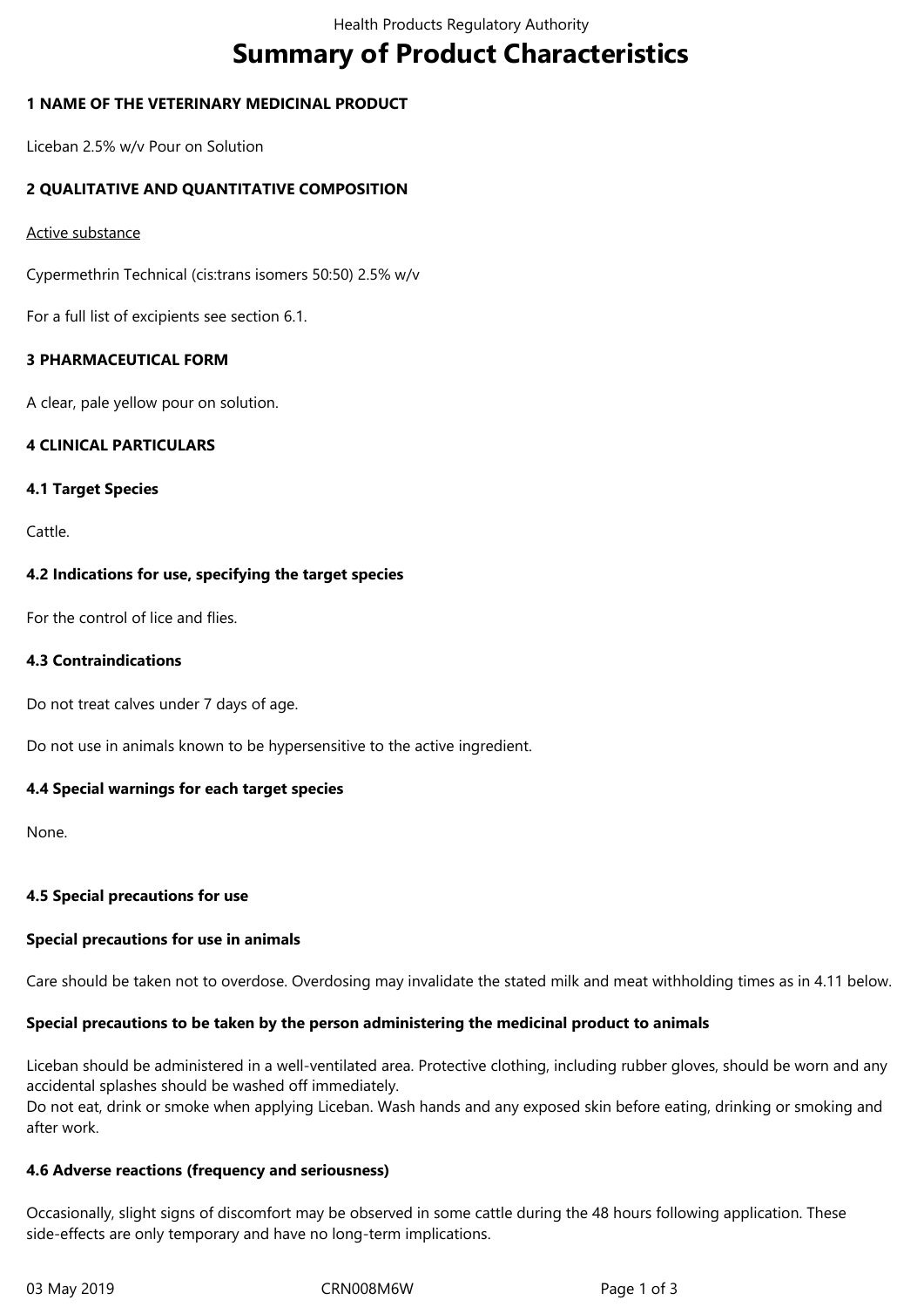#### Health Products Regulatory Authority

# **4.7 Use during pregnancy, lactation or lay**

The active has a low oral toxicity and very little transdermal absorption is expected. To date there have been no reported complications in pregnancy or lactation.

# **4.8 Interaction with other medicinal products and other forms of interactions**

It is not anticipated that Liceban will interact with any of the medicines commonly administered to cattle.

# **4.9 Amounts to be administered and administration route**

For topical administration as a pour-on.

# **LICE CONTROL**

A single 10 ml dose is normally sufficient to control lice. A few lice may survive on a small minority of animals. In cases of heavy challenge, if necessary, a repeat dose may applied after 4 weeks.

Remove the cap from the chamber and gently squeeze the required amount into the chamber. Release the pressure from the container and pour as directed.

The 10 ml dose should be applied at an even rate along the backline from the crown of the head to the top of the rump.

# **FLY CONTROL**

Apply a single 10 ml dose at the onset of the fly season and repeat as necessary at 5 to 8 week intervals. Frequancy of administration may, however, have to be varied depending on the level and type of infestation.

The 10 ml dose should be applied at an even rate along the back line from the crown of the head to the top of the rump.

# **4.10 Overdose (symptoms, emergency procedures, antidotes), if necessary**

No information.

# **4.11 Withdrawal period(s)**

Meat and offal: 10 days.

Milk: zero days

No withdrawal time is necessary for milk, although cows should be treated immediately after milking to allow as long a time as possible to elapse before the next milking.

# **5 PHARMACOLOGICAL or IMMUNOLOGICAL PROPERTIES**

Pharmacotherapeutic group: Ectoparasiticides, insecticides and repellents ATCvet code: QP53AC08

# **5.1 Pharmacodynamic properties**

Cypermethrin is a synthetic pyrethroid insecticide used for both crop protection and to control ectoparasites on livestock.

Cypermethrin is a contact poison, having a rapid paralytic action on insects, preceded by muscular excitation and convulsions. The pyrethroids have sufficient stability to have a prolonged effect when applied to the animal.

Cypermethrin is not systemically active when used as a "pour on" preparation. When applied in this manner, the product spreads over the surface of the animal.